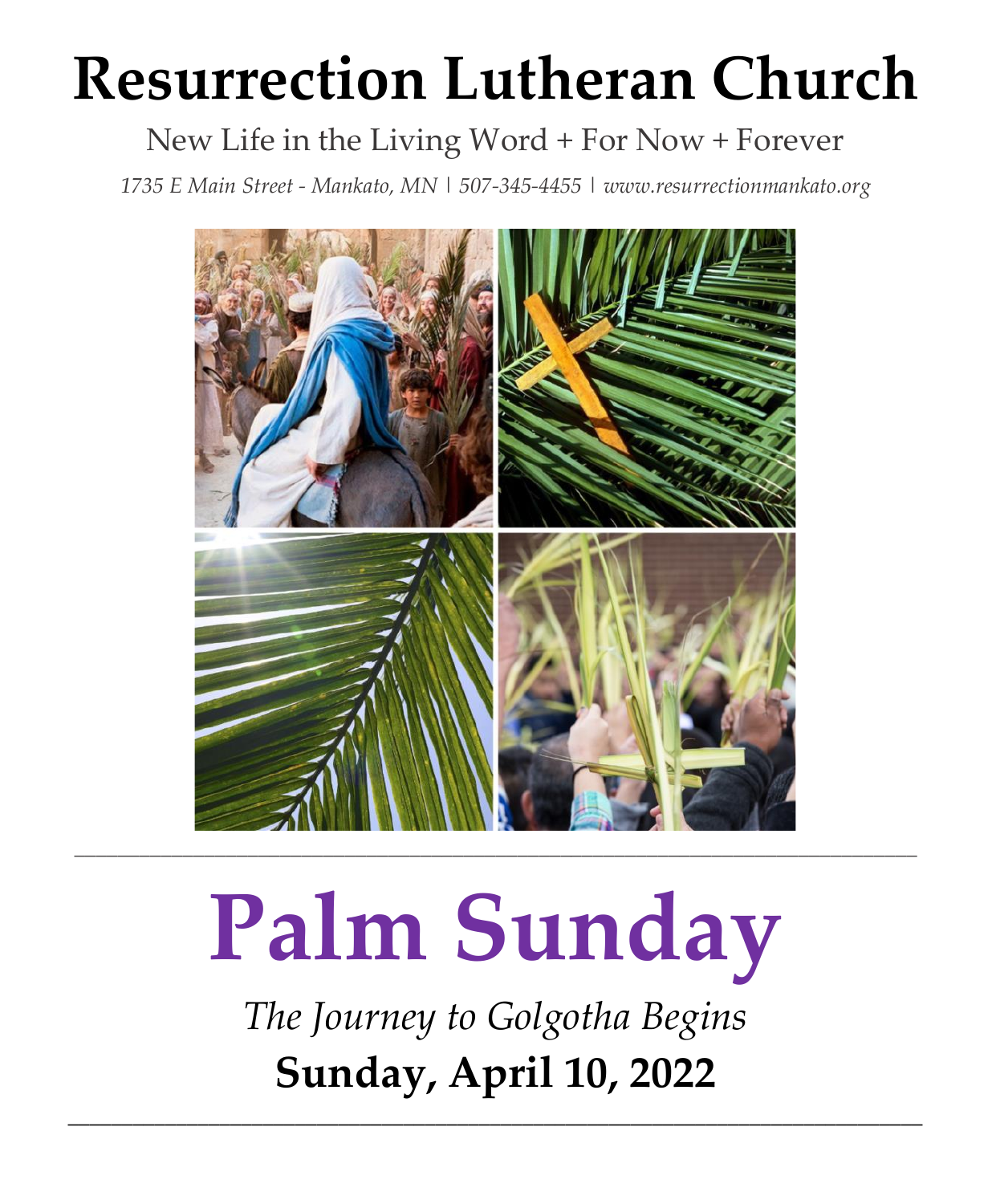#### **PRELUDE**

# **THE INVOCATION** *and* **ENTRANCE OF PALMS**

P: We gather in the name of the Father, and of the Son, and of the Holy Spirit. **C: Amen.** 

# **GATHERING HYMN: All Glory Laud & Honor (vss. 1,2,3,5)..RECLAIM No. 146**

#### **WELCOME** *and* **ANNOUNCEMENTS**

*If you haven't already, please consider signing the friendship pad at the end of your pew.* 

# **CONFESSION AND FORGIVENESS OF SIN**

*As an assembly of sinners, we come before God each Sunday morning to admit our faults, failures, and guilt. The word of absolution speaks the Gospel into our ears and assures that because of Christ's death at Calvary, every one of our sins is covered.* 

P: When the days drew near, Jesus set his face to die on the cross for us.

**C: We set our faces toward the road to Jerusalem where you traveled on a donkey amid praise and palms.**

P: Yet we have not always praised you as we ought,

**C: and we have not always traveled down the road you had marked out for us.** P: So we now confess our wrong ways to you.

*Silence for reflection and self-examination*

P: Holy and merciful God,

**C: we confess our offenses against you. You know how often we have sinned in wandering from your ways, in wasting your gifts, in forgetting your love. With humble hearts we draw close to you, confessing our faults, and confiding in your grace to find refuge and strength through your Son, Jesus Christ. Amen.**

P: "Jesus did not count equality with God as something to be exploited, but emptied himself, taking the form of a slave...and became obedient to the point of death on a cross." *(Philippians 2:6, 7a, 8b)* In accordance to the command of our Lord Jesus, and by his authority, I forgive you the entirety of all your sins. Through the obedience of Christ we are freed from whatever enslaves us.

**C: Amen! Thanks be to God!**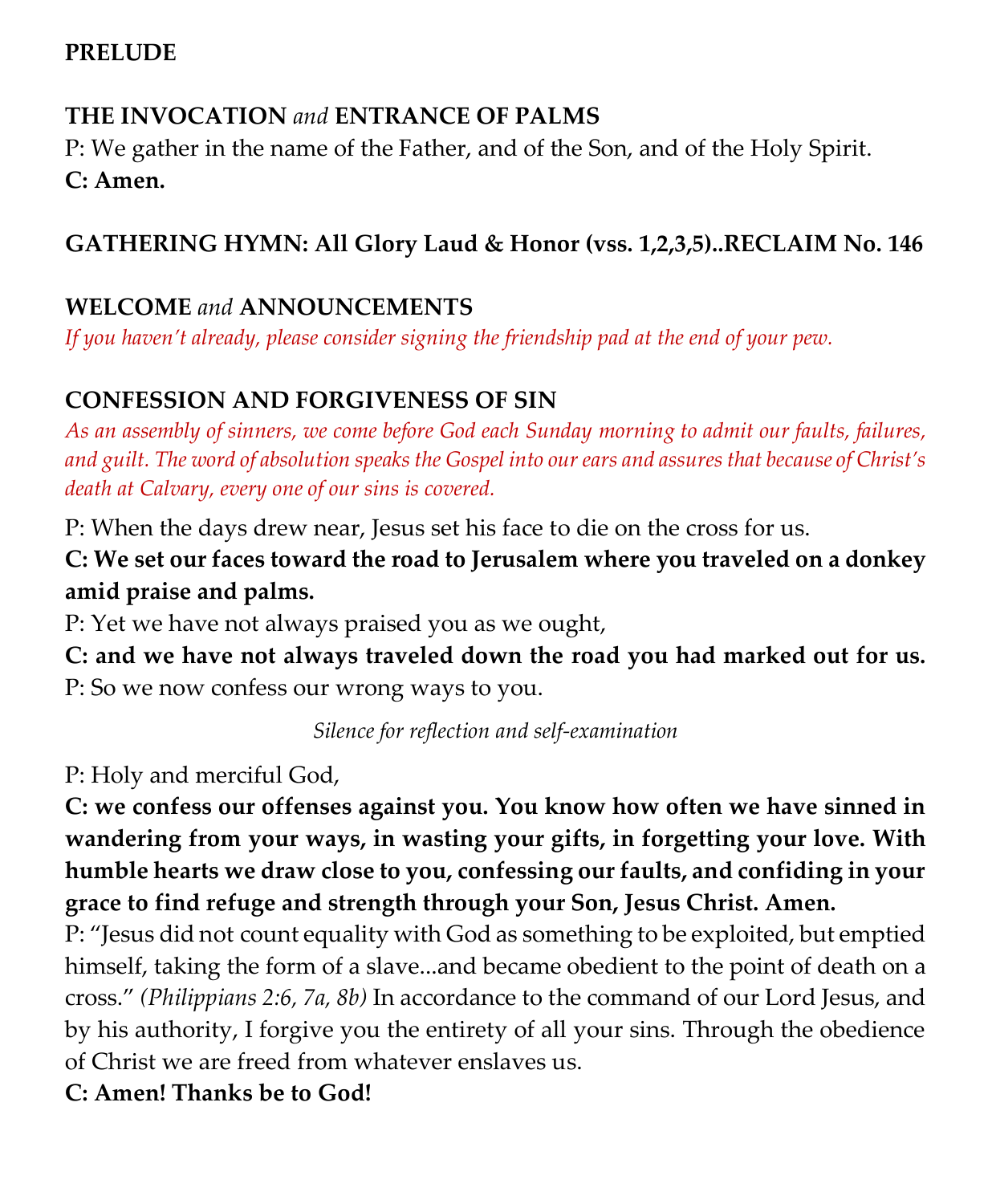#### **THE HYMN OF GLORY**

*These words are a response to the gracious and steadfast mercy of God, who pours out his love on undeserving sinners. Together we lift our voices in a song of praise to the trinity – Father, Son and Holy Spirit – for the gift of salvation and new life.* 



bring your life a-midst our strife, and reign tri – umph – ant - ly.

# **PRAYER OF THE DAY**

P: The Lord be with you.

# **C: And also with you.**

P: Let us pray…

**All: Sovereign God, through your Son's passion you brought your reign of righteousness and peace into the human heart. Draw us to you through his cross and keep us faithful to your reign until he comes again; through Jesus Christ, our Lord, who lives and reigns with you and the Holy Spirit, one God now and forever. Amen.**

# **CHILDREN'S SERMON**

#### **FIRST READING: Deuteronomy 32:36-39 (ESV)**

*God declares that he is the one who will vindicate and have compassion on his people. No other can make that claim for there is no other God.* 

<sup>36</sup>For the Lord will vindicate his people and have compassion on his servants, when he sees that their power is gone and there is none remaining, bond or free. 37Then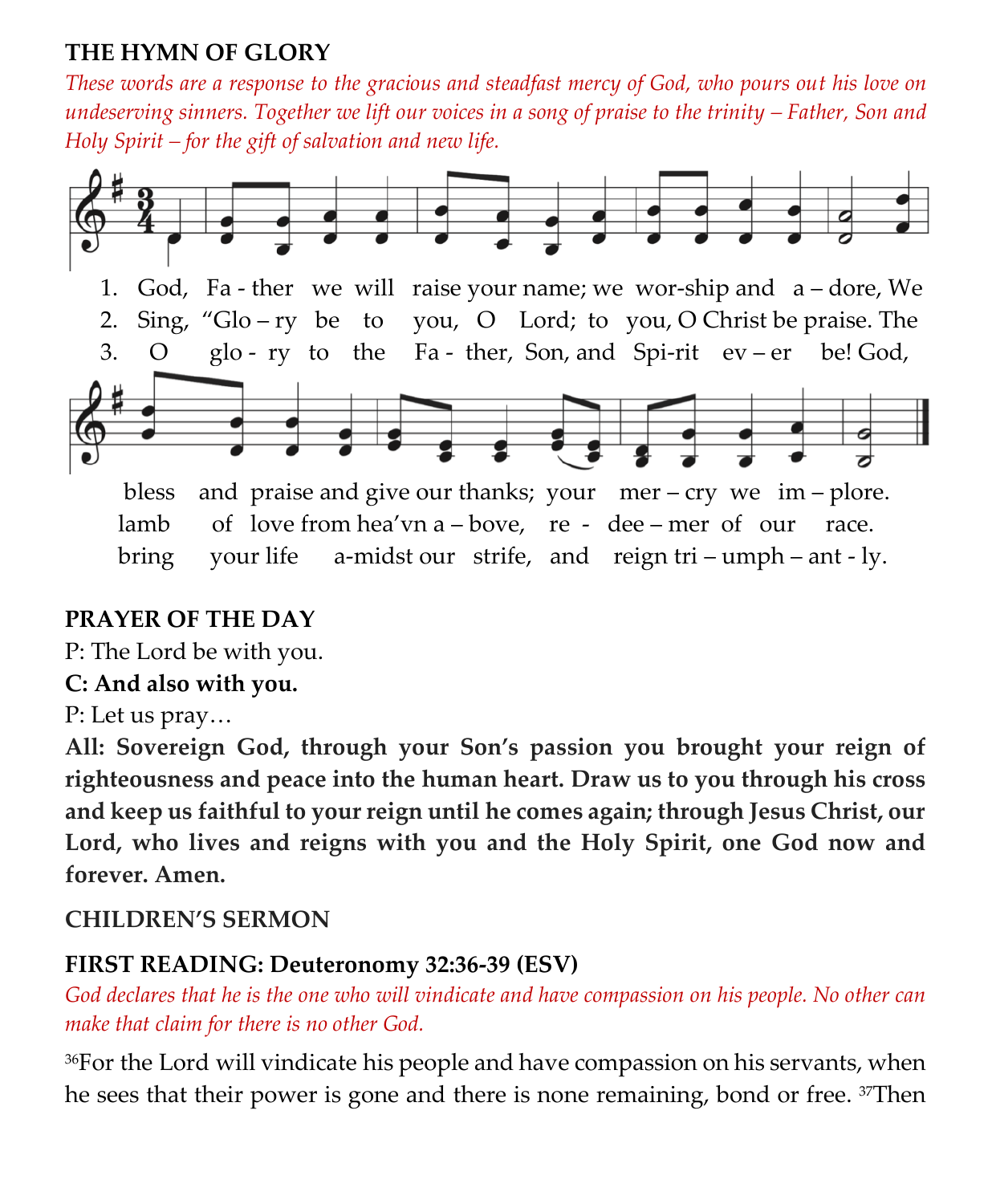he will say, 'Where are their gods, the rock in which they took refuge, 38who ate the fat of their sacrifices and drank the wine of their drink offering? Let them rise up and help you; let them be your protection!  $39''$ See now that I, even I, am he, and there is no god beside me; I kill and I make alive; I wound and I heal; and there is none that can deliver out of my hand.

R: The Word of the Lord. **C: Thanks be to God!** 

# **RESPONSIVE READING: Psalm 118:19-29 (ESV)**

*The Lord answers his people and becomes their salvation. The works of the Lord are marvelous in the sight of his people. They give thanks to God for he is good. God's steadfast love endures forever.* 

R: Open to me the gates of righteousness, that I may enter through them and give thanks to the Lord.

# **C: This is the gate of the Lord; the righteous shall enter through it.**

R: I thank you that you have answered me and have become my salvation.

# **C: The stone that the builders rejected has become the cornerstone.**

R: This is the Lord's doing; it is marvelous in our eyes.

# **C: This is the day that the Lord has made; let us rejoice and be glad in it.**

R: Save us, we pray, O Lord! O Lord, we pray, give us success!

# **C: Blessed is he who comes in the name of the Lord! We bless you from the house of the Lord.**

R: The Lord is God, and he has made his light to shine upon us. Bind the festal sacrifice with cords, up to the horns of the altar!

**C: You are my God, I will give thanks to you; you are my God, I will extol you.** R: Oh give thanks to the Lord, for he is good; his steadfast love endures forever!

R: The Word of the Lord. **C: Thanks be to God!** 

# **SECOND READING: Philippians 2:5-11 (ESV)**

*Paul exhorts the Philippians to have among themselves the same mind as that of Christ*  $-$  *one of humility and self-emptying. The praise of Christ's self-emptying concludes with the assertion that God has so highly exalted him that every knee shall bend and head bow at his name.* 

<sup>5</sup>Have this mind among yourselves, which is yours in Christ Jesus, <sup>6</sup>who, though he was in the form of God, did not count equality with God a thing to be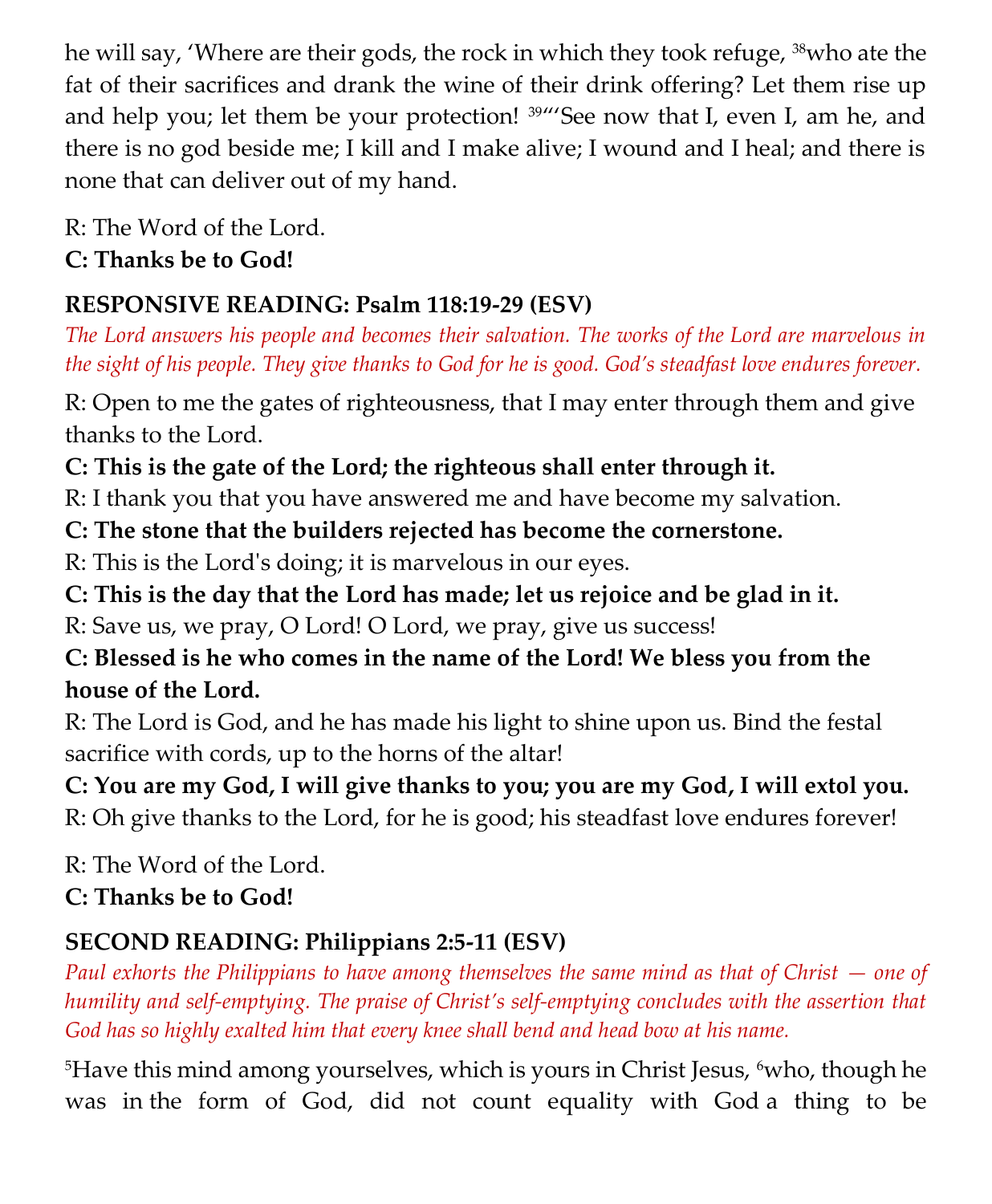grasped, <sup>7</sup>but emptied himself, by taking the form of a servant, being born in the likeness of men. <sup>8</sup>And being found in human form, he humbled himself by becoming obedient to the point of death, even death on a cross. <sup>9</sup>Therefore God has highly exalted him and bestowed on him the name that is above every name, <sup>10</sup>so that at the name of Jesus every knee should bow, in heaven and on earth and under the earth, <sup>11</sup>and every tongue confess that Jesus Christ is Lord, to the glory of God the Father.

R: The Word of the Lord. **C: Thanks be to God!** 



# **THE GOSPEL ACCLAMATION**

# **GOSPEL READING: John 12:12-19 (ESV)**

P: The Holy Gospel according to Saint John, the 12<sup>th</sup> Chapter.

# **C: Glory to you, O Lord!**

<sup>12</sup>The next day the large crowd that had come to the feast heard that Jesus was coming to Jerusalem. <sup>13</sup>So they took branches of palm trees and went out to meet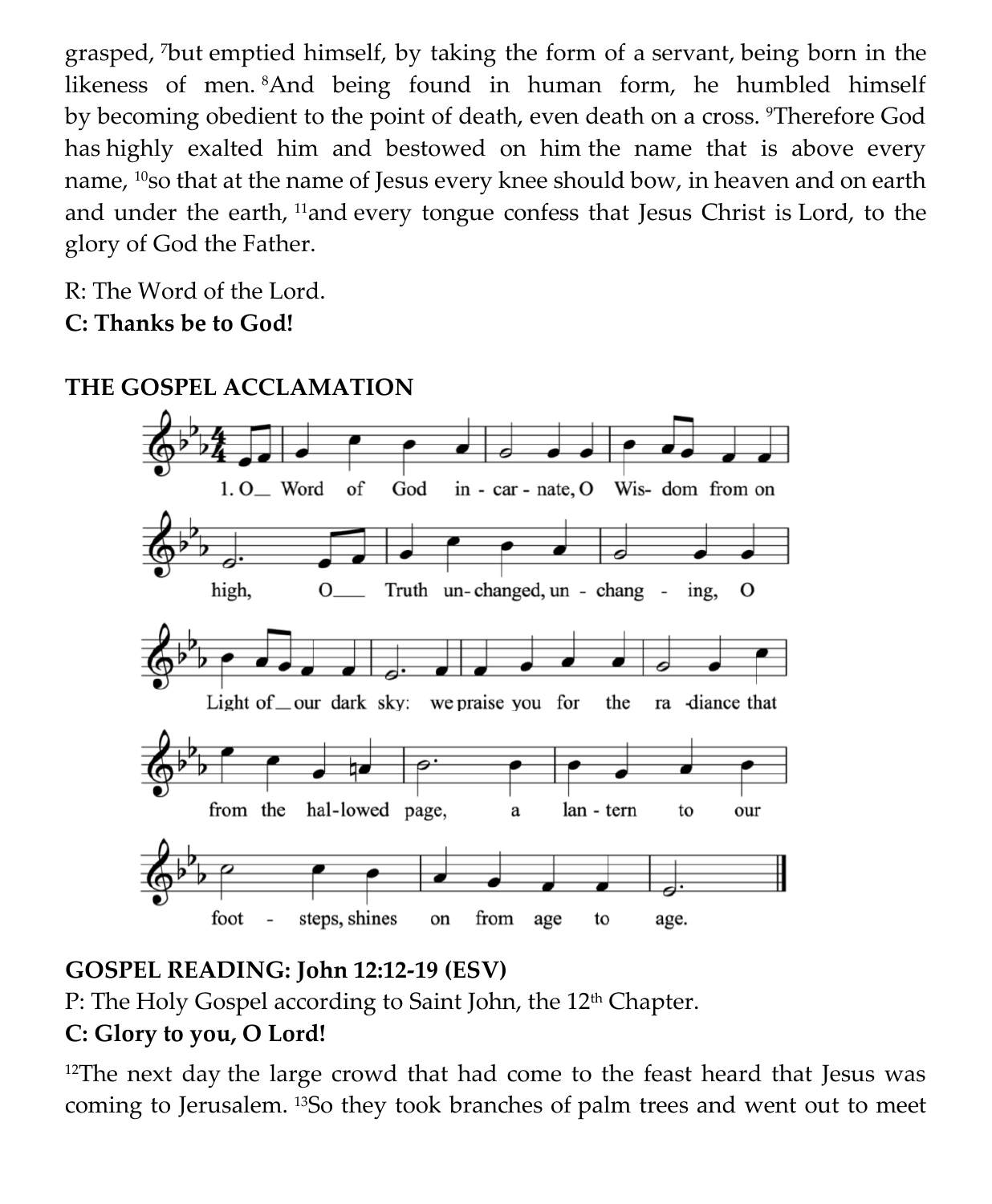him, crying out, "Hosanna! Blessed is he who comes in the name of the Lord, even the King of Israel!" <sup>14</sup>And Jesus found a young donkey and sat on it, just as it is written, 15"Fear not, daughter of Zion; behold, your king is coming, sitting on a donkey's colt!" 16His disciples did not understand these things at first, but when Jesus was glorified, then they remembered that these things had been written about him and had been done to him. <sup>17</sup>The crowd that had been with him when he called Lazarus out of the tomb and raised him from the dead continued to bear witness. <sup>18</sup>The reason why the crowd went to meet him was that they heard he had done this sign. <sup>19</sup>So the Pharisees said to one another, "You see that you are gaining nothing. Look, the world has gone after him."

P: This is the Gospel of our Lord! **C: Praise to you, O Christ!** 

**SERMON: "Who Is This?"** 

# **HYMN OF THE DAY: Christ, the Life of All the Living……...RECLAIM No. 218**

 *(Tune: Infant Holy, Infant Lowly)*

#### **OFFERING** *and* **OFFERING RESPONSE**

*As the usher brings forward the offering,* please stand to *sing:*



# **THE APOSTLES' CREED**

*Having heard the Word of God, we respond with these words. By confessing one of the Church's most ancient and historic creeds, we express our unity in the faith; the same faith the universal body of Christ has confessed throughout countless generations of believers.* 

**I believe in God the Father almighty, creator of heaven and earth.**

**I believe in Jesus Christ, his only Son our Lord. He was conceived by the power of the Holy Spirit, and born of the virgin Mary. He suffered under Pontius Pilate,**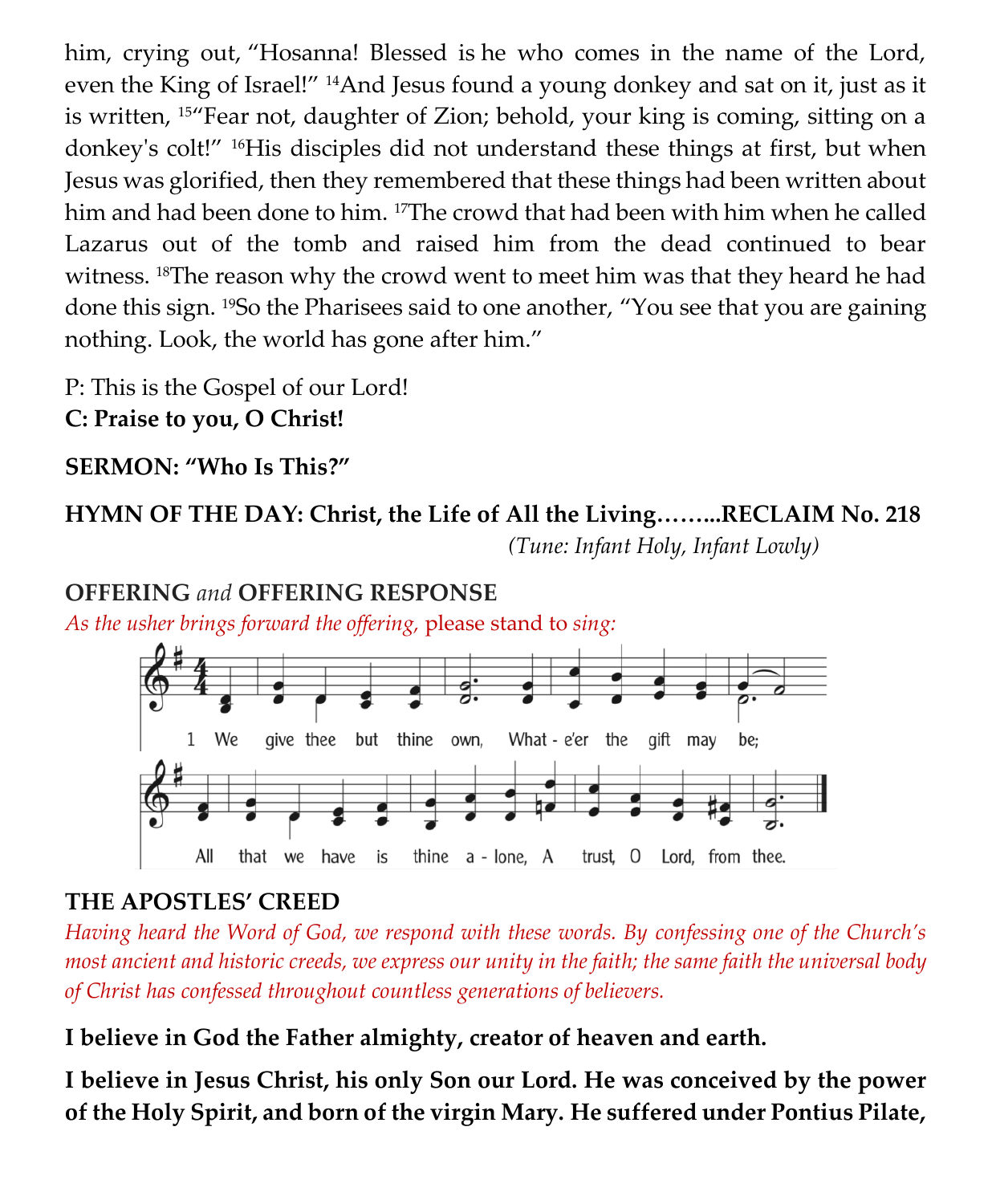**was crucified, died, and was buried. He descended into hell. On the third day he rose again. He ascended into heaven, and is seated at the right hand of the Father. He will come again to judge the living and the dead.**

**I believe in the Holy Spirit, the holy Christian Church, the communion of saints, the forgiveness of sins, the resurrection of the body, and the life everlasting. Amen**

# **PRAYERS OF THE PEOPLE**

Each petition ends with the words *Lord, in your mercy*. Respond by saying *Hear our prayer.*

# **LORD'S PRAYER**

**C: Our Father, who art in heaven, hallowed be thy name, thy kingdom come, thy will be done, on earth as it is in heaven. Give us this day our daily bread; and forgive us our trespasses, as we forgive those who trespass against us; and lead us, not into temptation, but deliver us from evil. For thine is the kingdom, and the power, and the glory, forever and ever. Amen.**

# **BENEDICTION**

**SENDING HYMN: Go to Dark Gethsemane…………………...RECLAIM No. 145**

# **DISMISSAL**

P: Go in peace, loving and serving in the name of our crucified and risen Lord. **C: Thanks be to God!**

**POSTLUDE**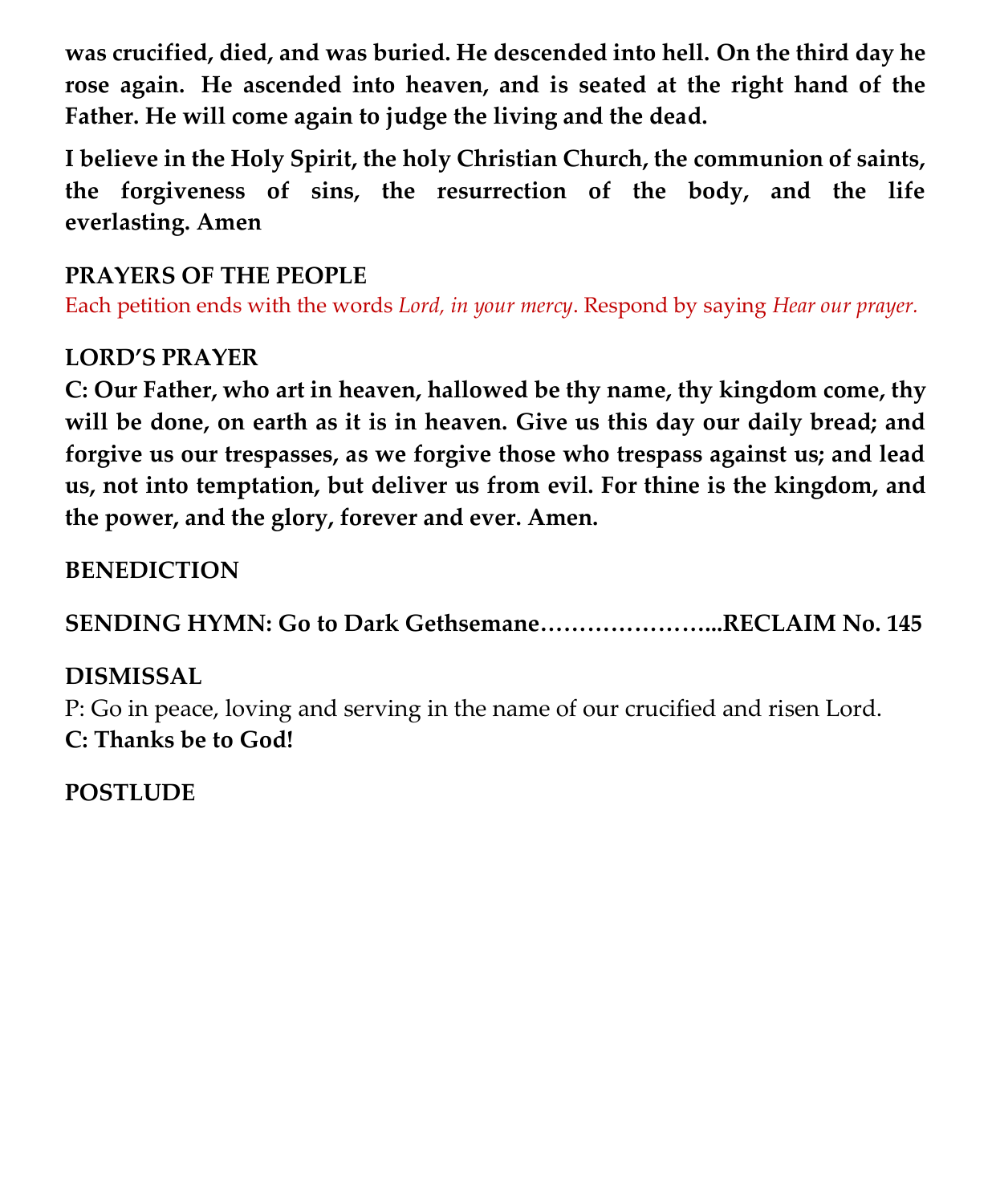# **COPYRIGHT**

*Portions of today's service were written by Rev. Cathy Ammlung*

#### **THIS WEEK AT RESURRECTION LUTHERAN**

| Sunday    | Apr. 10 | 9:30am    | Palm Sunday Worship           |
|-----------|---------|-----------|-------------------------------|
|           |         | 10:30am   | Fellowship                    |
| Monday    | Apr. 11 | 10:00am   | Morning Prayer                |
| Tuesday   | Apr. 12 | $6:00$ pm | Church Council                |
| Wednesday | Apr. 13 | Noon      | Lectionary Lunch              |
| Thursday  | Apr. 14 | 8:00am    | Men's Bible Study             |
|           |         | $6:00$ pm | <b>Choir Rehearsal</b>        |
|           |         | $7:00$ pm | Maundy Thursday Worship       |
| Friday    | Apr. 15 | $7:00$ pm | Good Friday Worship           |
| Sunday    | Apr. 17 | 9:30am    | <b>Easter Morning Worship</b> |
|           |         | 10:30am   | Fellowship                    |

#### **THOSE SERVING TODAY**

| Pastor: Rev. Aaron L. Deutsch                           | Keyboardist: Kristen Matzke                  |  |  |
|---------------------------------------------------------|----------------------------------------------|--|--|
| <b>Reader:</b> Tony Miller                              | <b>Ushers:</b> Brad Matthes and Gene Meschke |  |  |
| <b>Greeters:</b> Tony and Becky Miller                  | <b>Tech Team:</b> Mike and Vicki Youngerberg |  |  |
| <b>Ministers:</b> Every member of Resurrection Lutheran |                                              |  |  |

#### **CONTACT OUR PASTOR**

**Cell Phone:** 605-742-4469 **Email:** [aaron.lee.deutsch@gmail.com](mailto:aaron.lee.deutsch@gmail.com)

*Pastor Aaron's office hours are Wednesdays from 1-3pm. He is in and out of the building every day, but you will consistently catch him in the office during these hours. Pastor Aaron is always available for pastoral conversations, home visits, and emergency care. The best way to reach him outside of office hours is via his cell phone.*